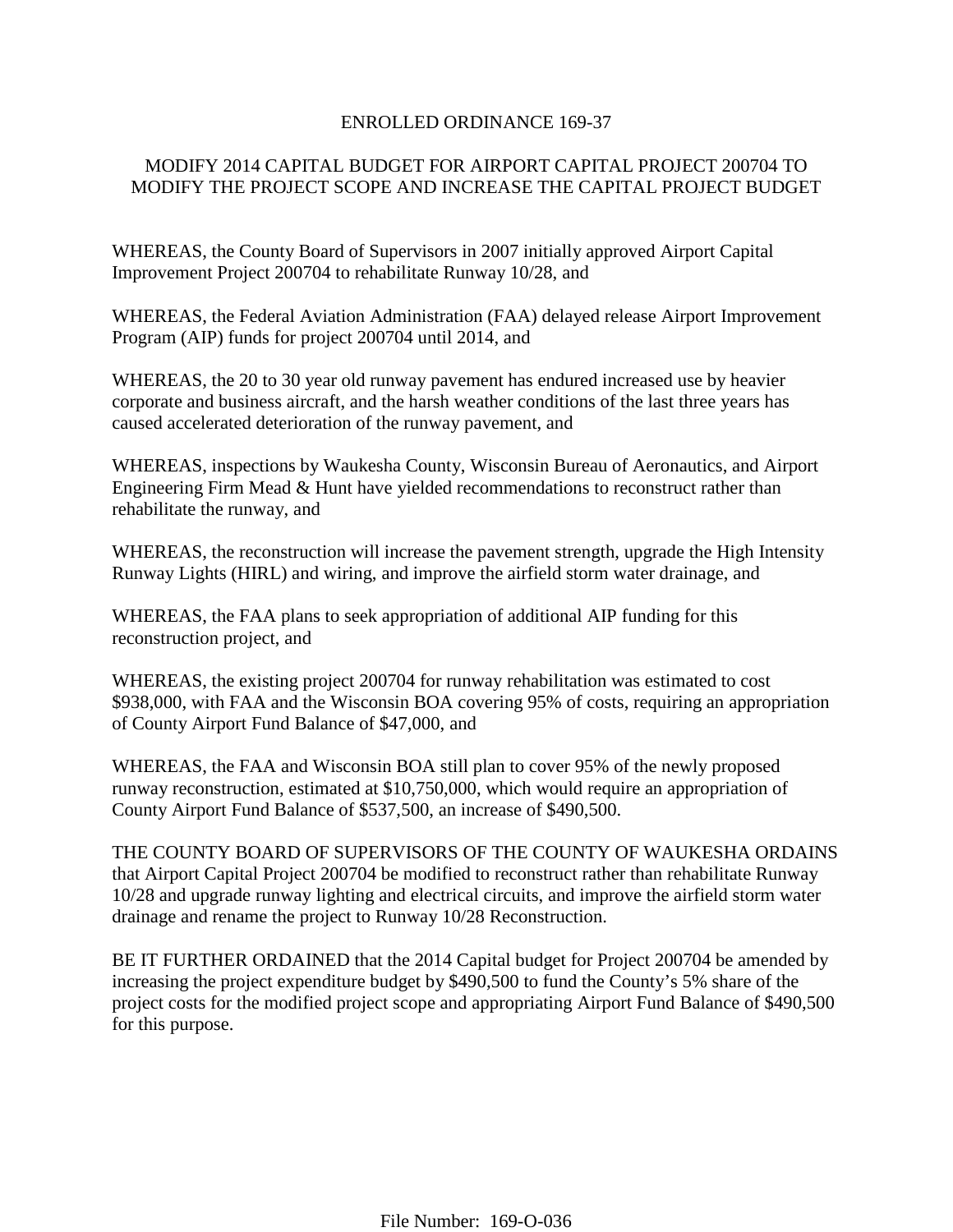# FISCAL NOTE

## MODIFY 2014 CAPITAL BUDGET FOR AIRPORT CAPITAL PROJECT 200704 TO MODIFY THE PROJECT SCOPE AND INCREASE THE CAPITAL PROJECT BUDGET

This ordinance would modify the scope of capital project # 200704 from a runway rehabilitation project to reconstruction project and include new lighting and improved airfield storm water management. This results in increased project costs of \$9,812,000 to \$10,750,000 and increases the County's 5% share to \$537,500. The remaining 95% cost is funded by the Federal Aviation Administration and Wisconsin Bureau of Aeronautics which manages the project and bills the County for the 5% cost share. The ordinance increases the project expenditure budget \$490,500 for the increased cost share and appropriates \$490,500 of Airport Fund Balance for this purpose.

Airport management estimates that the runway will need to be closed for three months during reconstruction, which is expected to negatively affect runway related revenue on a one-time basis. However, on an ongoing basis, the new runway is expected to improve revenues since the runway will be able to support heavier aircraft, resulting in more customers. Airport management estimates that reconstruction would increase the useful life of the runway to 25 years versus 5 years with runway rehabilitation.

Linda Withowski

Linda G. Witkowski Budget Manager 6/27/2014 Journal #5362

\_\_\_\_\_\_\_\_\_\_\_\_\_\_\_\_\_\_\_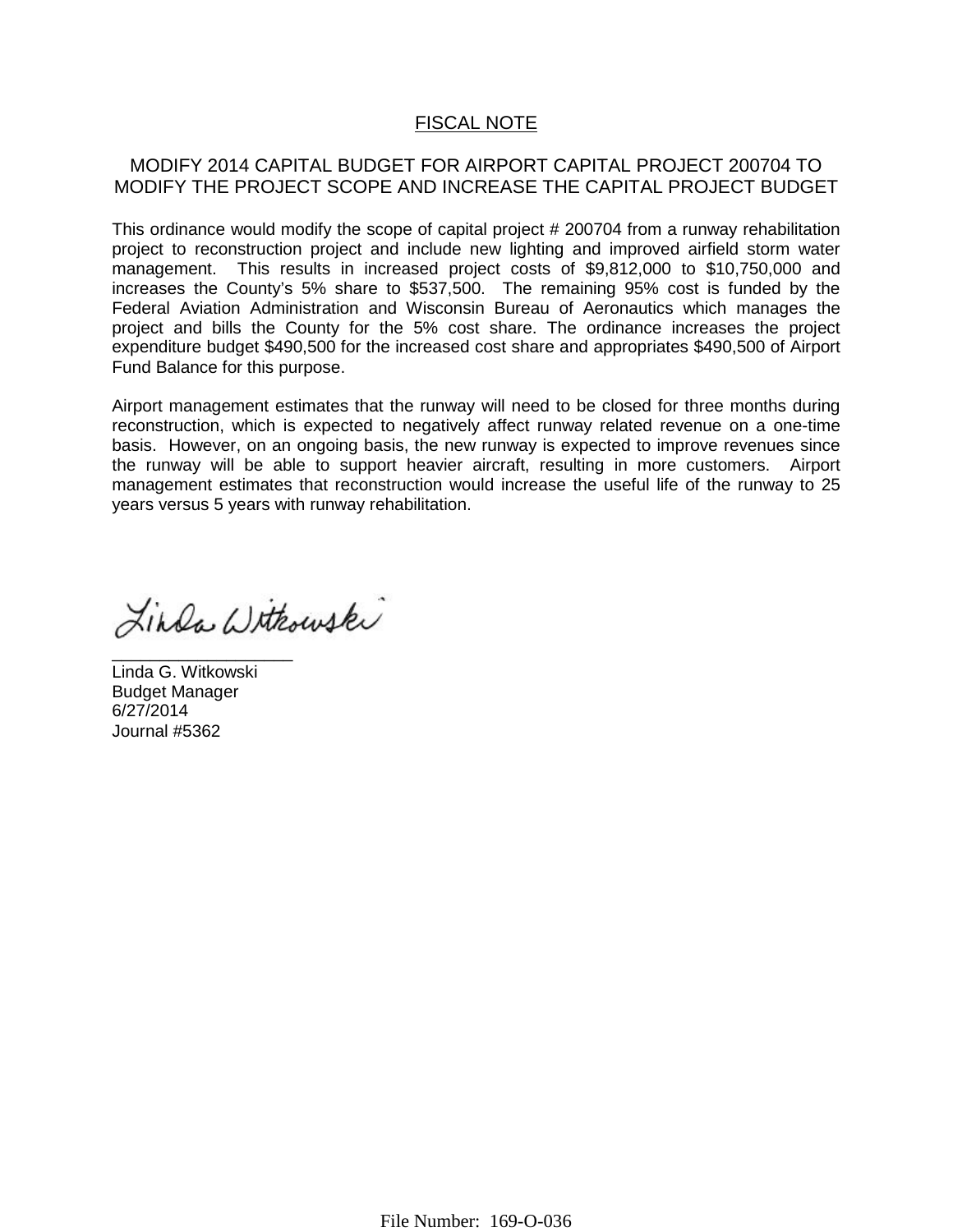## MODIFY 2014 CAPITAL BUDGET FOR AIRPORT CAPITAL PROJECT 200704 TO MODIFY THE PROJECT SCOPE AND INCREASE THE CAPITAL PROJECT BUDGET

Presented by: Approved by: Approved by: **Public Works Committee Executive Committee Finance Committee** ames C. Demuch David W. Swan, Chair Lames A. Heinrich. Chair Paul L. Decker, Chair A. Heinrich Kathleen M. Cummings **Eric Highum** Richard Morris Walter L. Kolb eith Hanimit Larry Nelson David obert L. Kolb **Richard Morris** Peter M. Wolff Duane E. Paulson Carl Pettis Gilbert W. Ye Steve Whittow David D. Zimmermann Steve Whittow William J. Zaborowski The foregoing legislation adopted by the County Board of Supervisors of Waukesha County, Wisconsin, was presented to the County Executive on: ( Nevach Date: Kathleen Novack, County Clerk The foregoing legislation adopted by the County Board of Supervisors of Waukesha County, Wisconsin, is hereby:

Approved: Vetoed:

 $7 - 21 - 14$ Date:

Daniel P. Vrakas, County Executive

169-O-036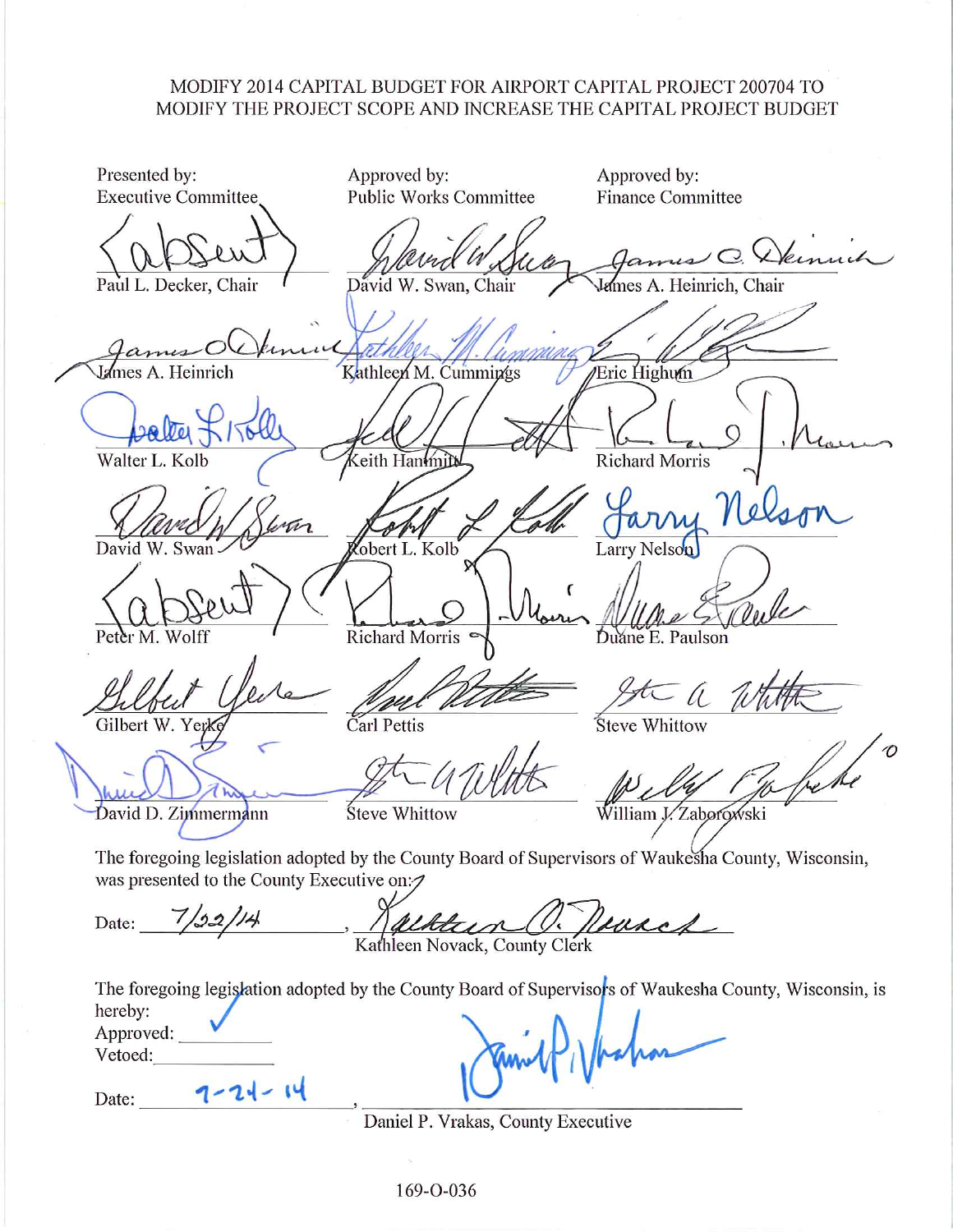| _________________<br>Project # | A-200704               | <b>Project Title:</b> | .   .<br>Runway 10/28 Reconstruction |
|--------------------------------|------------------------|-----------------------|--------------------------------------|
| Department:                    | Airport                | Manager:              | Kurt Stanich                         |
| Phase:                         | Desian                 |                       |                                      |
| <b>Budget Action:</b>          | → – Scope, \$ - Update | Date:                 | July 2, 2014                         |

| <b>CAPITAL BUDGET SUMMARY</b>      |              |                         |                                                                |              |  |  |  |  |  |
|------------------------------------|--------------|-------------------------|----------------------------------------------------------------|--------------|--|--|--|--|--|
| Year                               | 2009         | 2014                    | 2015                                                           | Total        |  |  |  |  |  |
| Project Phase                      | Desian       | Desian                  | Construction                                                   | Project      |  |  |  |  |  |
| Expenditure Budget                 | \$47,000     | \$490,500               | \$0                                                            | \$537,500    |  |  |  |  |  |
| Revenue Budget                     | \$0          | S0                      | \$0                                                            | 80           |  |  |  |  |  |
| <b>County Sources-Fund Balance</b> | \$47,000     | <u>\$0</u><br>\$490,500 |                                                                | \$537,500    |  |  |  |  |  |
| Net Project Cost                   | \$0          | \$0                     | \$0                                                            | \$0          |  |  |  |  |  |
| <b>COST DOCUMENTATION</b>          |              |                         | <b>REVENUE</b>                                                 |              |  |  |  |  |  |
| Construction                       | \$10,000,000 |                         | WI BOA                                                         | \$537,500    |  |  |  |  |  |
| Design/Admin & Engineering         | \$750,000    |                         | <b>FAA 90%</b>                                                 | \$9,675,000  |  |  |  |  |  |
|                                    |              |                         | Project dependent on available<br>Federal and/or State Funding |              |  |  |  |  |  |
| <b>Total Project Cost</b>          | \$10,750,000 |                         | Total Revenue                                                  | \$10,212,500 |  |  |  |  |  |
| <b>EXPENDITURE BUDGET</b>          | \$537,500    |                         | <b>FUNDING BUDGET</b><br>(Airport Fund Balance)                | \$537,500    |  |  |  |  |  |

Note: Project was comprehensively re-written for updated scope.

### **Project Scope & Description**

To reconstruct and strengthen Runway 10/28, install new High Intensity Runway Lights (HIRL), and improve airfield storm water management.

## Location

Runway 10/28.

### **Analysis of Need**

Runway 10/28 has been paved several times since 1955 as traffic increased and aircraft required a longer runway with the last extension and concrete overlay occurring in 1989. The pavement has endured increased use by heavier corporate and business aircraft over the last 15 years, and the harsh weather conditions of the last three years has caused accelerated deterioration of the runway pavement. Inspections by Waukesha County, Wisconsin Bureau of Aeronautics, and Airport Engineering Firm Mead & Hunt have yielded recommendations to reconstruct rather than rehabilitate the runway which will increase the pavement strength, upgrade the High Intensity Runway Lights (HIRL) and wiring, and improve the airfield storm water management.

### **Alternatives**

An alternative plan identified by Mead & Hunt would be to crack and seat the existing pavement and pave over the top with asphalt. With the associated grading changes and modifications to the connecting taxiways and runway, this would cost approximately \$3,500,000 and last up to five years. At that time, a full reconstruction of the runway would have to be performed for another \$10,000,000. Total cost under this alternative is approximately \$13,500,000.

### **Ongoing Operating Costs**

Operating costs will be associated with any maintenance that has to be performed on the runway due to future spalls or cracks that may occur to the pavement or joints. Also, depreciation expense for the project costs itself would be involved.

### **Previous Action**

Approved as a new project in the 2007-2011 plan. Accelerated with updated costs in capital plans: 2008-12, 2009-13.